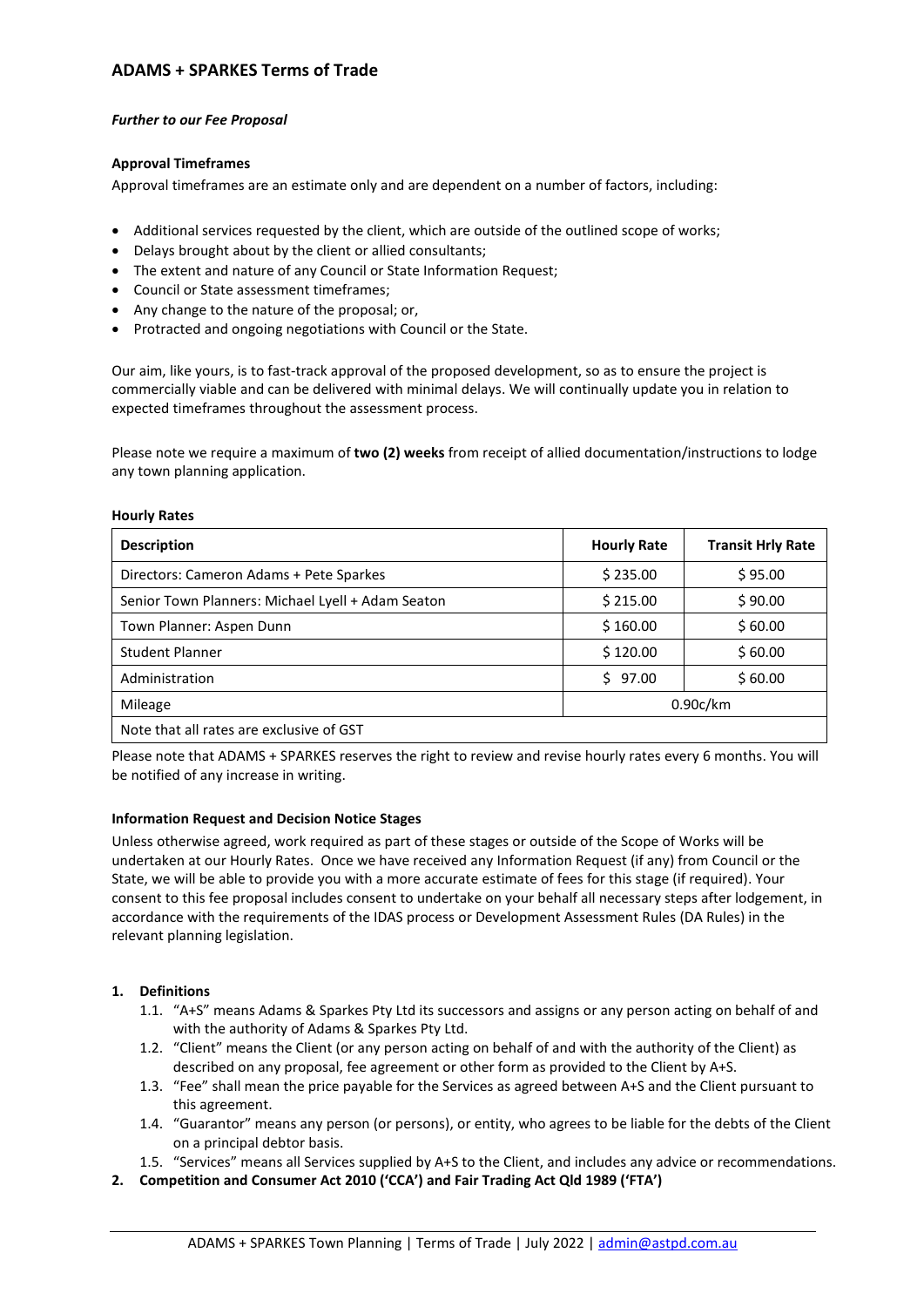2.1. Nothing in this agreement shall have the effect of contracting out of any applicable provisions of the CCA or the FTA except to the extent permitted by those Acts.

## **3. Acceptance**

- 3.1. Any instructions received by A+S from the Client for the supply of Services and/or the Client's acceptance of Services supplied by A+S shall constitute acceptance of the terms and conditions contained herein.
- 3.2. Upon acceptance of these terms by the Client the terms are binding, and may only be amended with the written consent of A+S.
- 3.3. Where more than one Client has signed or approved this agreement, such persons shall be jointly and severally liable to pay the Fee.
- 3.4. The Client shall give A+S not less than 14 days prior written notice of any proposed change of ownership of the Client or any change in the Client's name and/or any other change in the Client's details (including but not limited to, changes in the Client's address, facsimile number, or business practice). The Client shall be liable for any loss suffered by A+S as a result of the Client's failure to comply with this clause.
- 3.5. Services are supplied by A+S only on these terms of trade to the exclusion of anything to the contrary in the terms of the Client's order, notwithstanding that any such order is placed on terms that purport to override these terms.
- 3.6. These terms are to be read in conjunction with A+S's Fee Proposal. If there are any inconsistencies between the 2 documents then the terms contained in this document shall prevail.
- 3.7. Upon acceptance of these terms by the Client, the Client consents to and expressly authorises and instructs A+S to undertake on the Client's behalf all necessary steps after lodgement of any development application, or the like, in accordance with the requirements of the assessment process in the relevant planning legislation.

### **4. Fee and Payment**

- 4.1. A+S reserves the right to change its Fee in the event of a variation to A+S's proposal or instructions from the Client. Any Services required after lodgement of the Development Application, or outside the scope of the proposed Services, will be undertaken at A+S current hourly labour rate, unless otherwise agreed. A+S reserves the right to revise its rates every 6 months and shall notify the Client in writing of any increase before commencement of any subsequent Services. If the Client does not agree to such increase the Client agrees to pay the fees for the work undertaken prior to such increase (at the rate specified in these Terms, or as last agreed by the Client) and A+S shall not be required to undertake any further work.
- 4.2. At A+S's sole discretion: (a) payment of a deposit may be required; (b) payment shall be due on or before delivery of the Services.
- 4.3. Time for payment for the Services shall be of the essence and will be stated on the invoice or any other forms. If no time is stated then payment shall be due 7 days following the date of the invoice.
- 4.4. Payment may be made by cash, cheque, or by bank cheque, or by direct credit, or by any other method as agreed to between the Client and A+S.
- 4.5. GST any and other taxes and duties applicable shall be in addition to and paid with the Fee except when they are expressly included in the Fee.

### **5. Delivery of Services**

- 5.1. Delivery of the Services shall be deemed to take place when the Client takes possession of or receives the benefit of the Services:
	- (a) at A+S's address; or

(b) at the Client's nominated address (including but not limited to, the Client's nominated email address).

- 5.2. The Client shall make all arrangements necessary to take delivery of the Services when they are tendered for delivery. If the Client is unable to take delivery of the Services as arranged then A+S shall be entitled to charge a reasonable fee for redelivery.
- 5.3. Delivery of the Services to a third party nominated by the Client is deemed to be delivery to the Client for the purposes of this agreement.
- 5.4. A+S may deliver the Services by separate stages. Each separate stage shall be invoiced and paid for in accordance with these terms.
- 5.5. A+S shall not be liable for any loss or damage whatsoever arising out of any delay or failure by A+S to deliver the Services (or any of them) promptly or at all as a result of circumstances beyond the reasonable control of A+S.
- **6. Risk**
	- 6.1. Risk in relation to any documentation supplied to the Client by A+S as part of the Services shall immediately pass to the Client on delivery.
- **7. Title**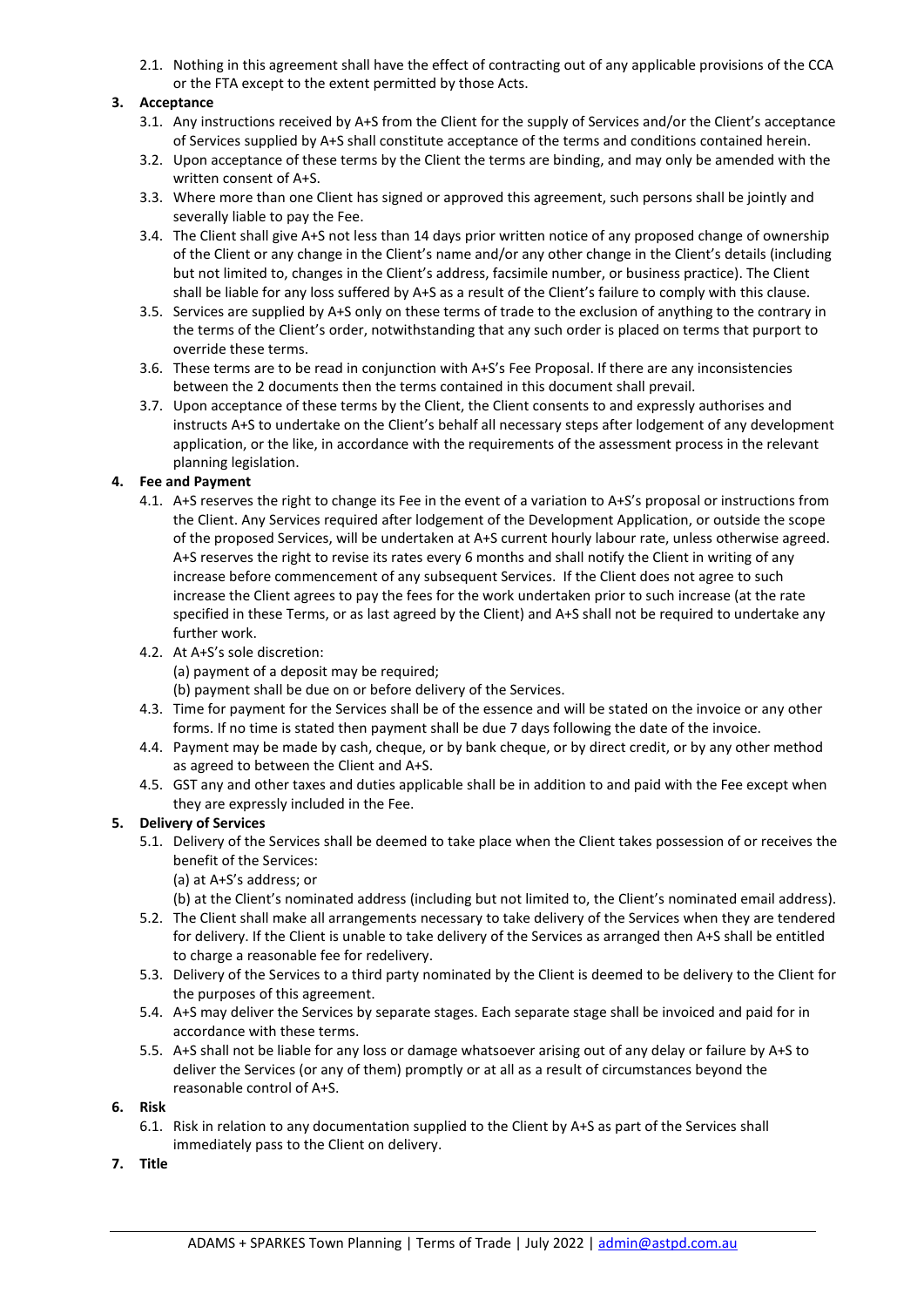- 7.1. A+S and the Client agree that ownership of documentation (but not the copyright therein) supplied as part of the Services shall pass when: (a) the Client has paid A+S all amounts owing for the relevant Services; and (b) the Client has complied with all its other obligations to A+S in respect of all contracts between A+S and the Client.
- 7.2. Receipt by A+S of any form of payment other than cash shall not be deemed to be payment until payment has been honoured, cleared or recognised and until then A+S's ownership or rights in respect of the Services and documentation shall continue.
- 7.3. Until such time as ownership of all documentation supplied as part of the Services passes from A+S to the Client, A+S may give notice in writing to the Client to return the documentation (or any part thereof) to A+S.
- 7.4. If the Client fails to return the documentation to A+S then A+S or its agent may enter upon and into property and premises owned, occupied or used by the Client, as the invitee of the Client, and take possession of the documentation.

# **8. Errors and Omissions**

8.1. The Client shall inspect the Services on delivery, and shall within 14 days of delivery notify A+S of any alleged defect, errors, omissions or failure to comply with the description or proposal. The Client shall afford A+S an opportunity to inspect the Services within a reasonable time following delivery if the Client believes the Services are defective in any way. If the Client fails to comply with these provisions, the Services shall be conclusively presumed to be supplied in accordance with these terms and free from any defect or damage. A+S's liability in respect of any defective Services or documentation is limited to (at A+S's discretion) refunding the purchase price of the Services, or rectification, or replacement of the Services.

# **9. Intellectual Property**

- 9.1. If A+S has designed, drawn or proposed documents for the Client, then the copyright in such designs and drawings and documents shall remain vested in A+S, and may only be used by the Client at A+S's discretion.
- 9.2. The Client warrants that all designs or instructions provided to A+S will not cause A+S to infringe any patent, registered design or trademark in the execution of the Client's order, and the Client agrees to indemnify A+S against any action taken by a third party against A+S in respect of any such infringement.

### **10. Default & Consequences of Default**

- 10.1. Interest shall accrue on any overdue invoices from the date when payment becomes due, at the compounding rate of 2% per month, or part thereof, until payment is received by A+S in full.
- 10.2. If any payment is dishonoured the Client shall reimburse A+S for any dishonour fees incurred.
- 10.3. If the Client defaults in payment of any invoice when due, the Client shall indemnify A+S from and against all costs and disbursements incurred by A+S in pursuing the debt (including legal costs on a solicitor and own client full indemnity basis, and any collection agency fees incurred by A+S).
- 10.4. Without prejudice to any other remedies it may have, if at any time the Client is in breach of any obligations (including those relating to payment), A+S may suspend or terminate the supply of Services to the Client and any of its other obligations under these terms and shall not be liable to the Client for any loss or damage suffered by the Client because of the exercise of any rights under this clause.
- 10.5. Without prejudice to A+S's other remedies A+S shall be entitled to cancel all or any part of any order of the Client which remains unfulfilled and all amounts owing to A+S shall, whether or not due for payment, become immediately payable if:

(a) any money payable to A+S is not paid by the due date, or in A+S's reasonable opinion the Client appears unable to meet its payments as they fall due; or

(b) the Client becomes insolvent, convenes a meeting with its creditors or proposes or enters into an arrangement with creditors, or makes an assignment for the benefit of its creditors; or

(c) a receiver, manager, liquidator (provisional or otherwise) or administrator is appointed in respect of the Client or any asset of the Client or any associated entity.

### **11. Security**

11.1. In addition to A+S's other rights: may have:

(a) if the Client and/or the Guarantor (if any) is the owner of land, or any other asset capable of being charged, (in their own right or as trustee) both the Client and/or the Guarantor hereby jointly and severally agree to mortgage and/or charge all of their interest in such land or other asset to A+S to secure all amounts payable under these terms. The Client and/or the Guarantor acknowledge and agree that A+S shall be entitled to lodge a caveat (which caveat shall be withdrawn once all payments and other obligations payable hereunder have been fulfilled).

(b) the Client and/or the Guarantor (if any) hereby irrevocably appoint A+S and its nominee as the Client's and/or Guarantor's true and lawful attorney to sign such documents and perform such acts as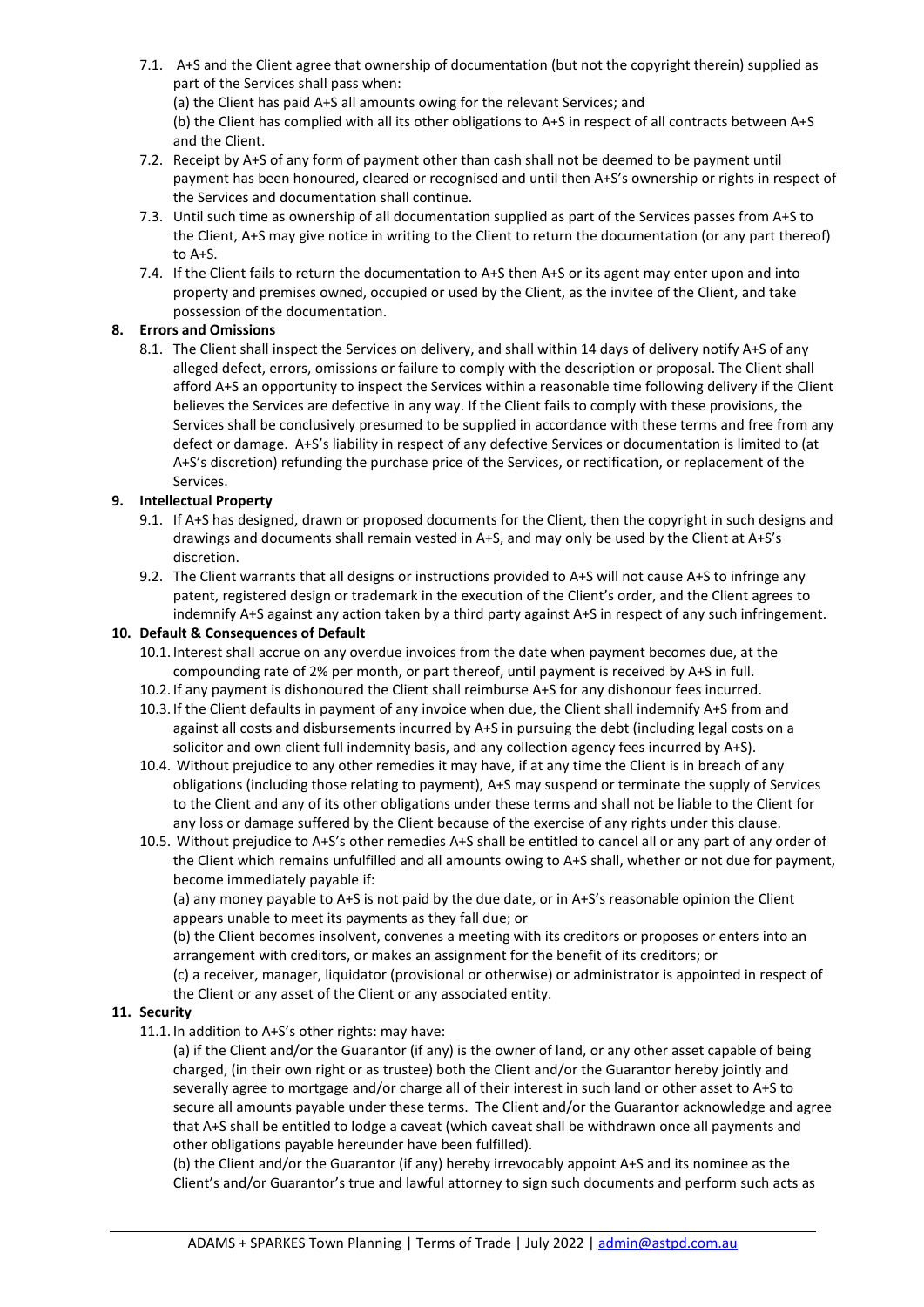are necessary to give effect to the provisions of this clause, as security for the performance of an obligation owed to the attorney, and also to sign documentation on behalf of the client for lodgement.

# **12. Cancellation**

- 12.1. A+S shall be entitled to cancel any contract to which these terms apply or cancel delivery of Services at any time before the Services are delivered by giving written notice to the Client and repaying to the Client any sums paid in respect of the Fee. A+S shall not be liable for any loss or damage whatsoever arising from such cancellation.
- 12.2. If the Client cancels any Contract to which these services apply the Client shall be liable to pay the relevant contract sum, or such lesser amount as A+S may agree.

## **13. Privacy Act 1988**

- 13.1. The Client and any Guarantors agree to A+S obtaining from a credit reporting agency a credit report containing personal credit information about the Client and the Guarantors.
- 13.2. The Client and/or the Guarantor/s agree that A+S may exchange information about the Client and the Guarantor/s with credit providers named as trade referees by the Client or named in a consumer credit report issued by a credit reporting agency for the following purposes:
	- (a) to assess an application by the Client; and/or
	- (b) to notify other credit providers of a default by the Client; and/or

(c) to exchange information with other credit providers as to the status of this credit account, where the Client is in default with other credit providers; and/or

- (d) to assess the credit worthiness of Client and/or Guarantor/s.
- 13.3. The Client consents to A+S being given a consumer credit report to collect overdue payment [Section 18K(1)(h) *Privacy Act 1988*].
- 13.4. The Client agrees personal credit information provided may be used and retained by A+S for the following purposes and for other purposes as shall be agreed between the Client and A+S or required by law from time to time:
	- (a) provision of Services; and/or

(b) analysing, verifying and/or checking the Client's credit, payment and/or status in relation to provision of Services; and/or

(c) processing of any payment instructions, direct debit facilities and/or credit facilities requested by the Client; and/or

- (d) the collection of amounts outstanding in the Client's account in relation to the Services.
- 13.5. A+S may give information about the Client to a credit reporting agency to:

(a) obtain a consumer credit report about the Client; and/or

(b) allow such agency to create or maintain a credit information file containing information about the Client.

## **14. Lien**

14.1. If the Client has left any of its documentation with A+S to provide any Services in relation to that documentation and A+S has not received payment of the whole of the Fee, or any payment has been dishonoured, A+S shall have:

(a) a lien on the documentation, which lien shall continue despite the commencement of proceedings, or judgment for the Price having been obtained; and

- (b) the right to retain the documentation until such time as full payment is received.
- 14.2. A+S is under no obligation to release any documentation to the Client if the Client owes A+S money.

# **15. General**

- 15.1. If any provision of these terms is invalid, void, illegal or unenforceable the validity, existence, legality and enforceability of the remaining provisions shall not be affected, prejudiced or impaired.
- 15.2. These terms and any contract to which they apply shall be governed by the laws of Queensland and are subject to the exclusive jurisdiction of the courts of Queensland, and this Contract shall be deemed entered into at the registered office of A+S.
- 15.3. A+S shall be under no liability whatsoever to the Client for any indirect and/or consequential loss and/or expense (including loss of profit) suffered by the Client arising out of a breach by A+S of these terms.
- 15.4. In the event of any breach of this contract by A+S the remedies of the Client are limited to damages, which under no circumstances shall exceed the Fee for the Services.
- 15.5. The Client shall not be entitled to set off against, or deduct from the Fee any sums owed or claimed to be owed to the Client by A+S nor to withhold payment of any invoice because part of that invoice is in dispute.
- 15.6. A+S may assign, license or sub-contract all or any part of its rights and obligations without requiring the Client's consent.
- 15.7. A+S reserves the right to review these terms at any time. Any change to these terms, will take effect from the date on which A+S notifies the Client of such change.